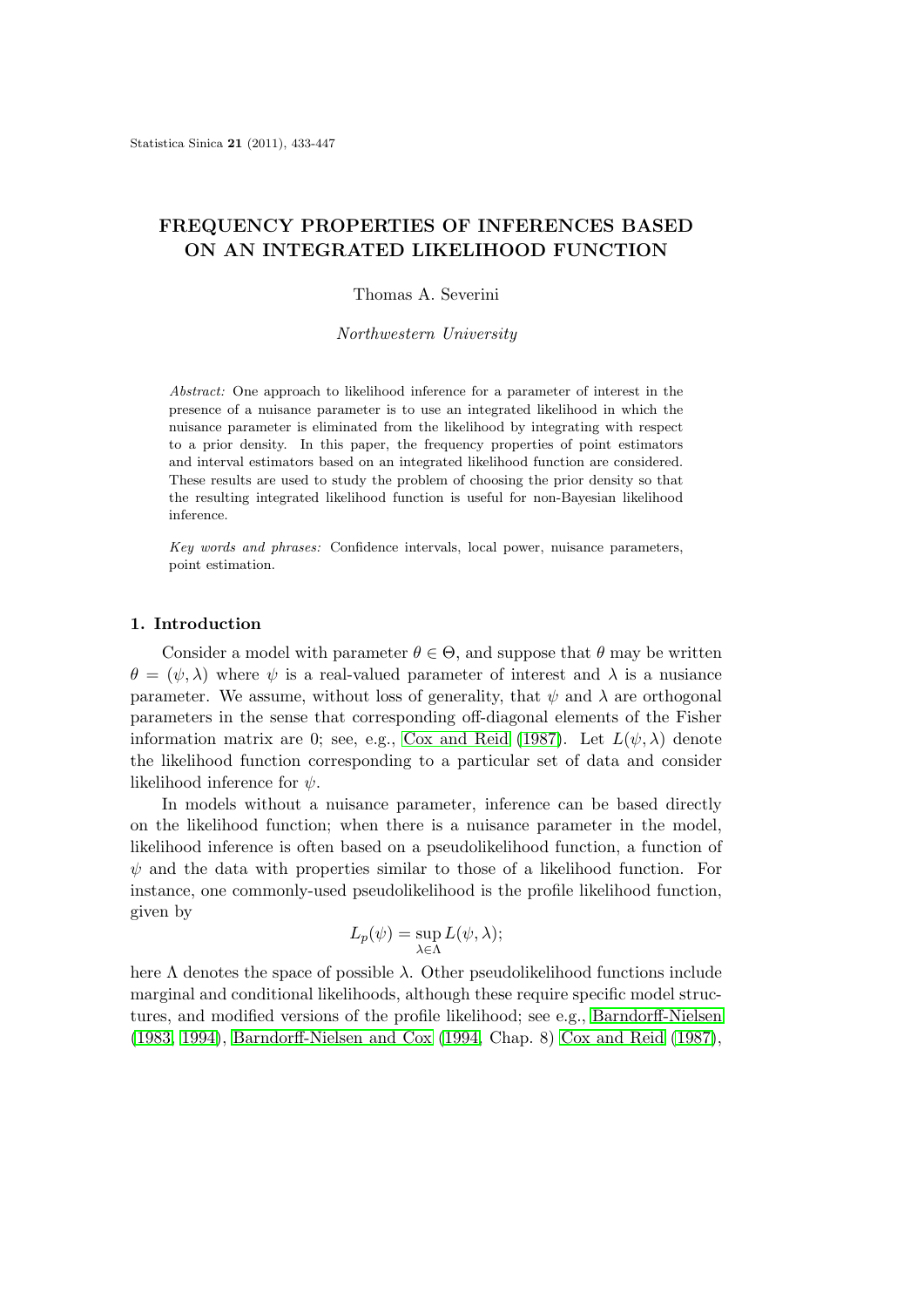Fraser (2003), Fraser and Reid (1989), Kalbfleisch and Sprott (1970, 1973), Mc-Cullagh and Tibshirani (1990) and Severini (2000, Chap. 9) for discussion of various approaches to likelihood inference in the presence of a nuisance parame[ter.](#page-14-0)

An [alter](#page-14-0)n[ative approach is to eli](#page-14-0)minate  $\lambda$  [in the likelihood function by in](#page-14-0)[tegrating with respect to a non](#page-14-0)nega[tive weig](#page-14-0)h[t func](#page-14-0)tion  $\pi(\lambda|\psi)$  on  $\Lambda$ . We refer to  $\pi(\lambda|\psi)$  as the prior density for  $\lambda$  given  $\psi$  even though, for our purposes, it is not necessary that  $\pi$  be a genuine density function; also, it should be understood that the prior density for  $\lambda$  is a conditional density given  $\psi$  and, hence, it may depend on  $\psi$ . Then the integrated likelihood function with respect to  $\pi$  is given by

$$
\int_{\Lambda} L(\psi, \lambda) \pi(\lambda | \psi) d\lambda; \tag{1.1}
$$

see, for example, Berger, Liseo, and Wolpert (1999), Kalbfleisch and Sprott (1970), Liseo (1993), and Severini (2007) for further discussion of integrated likelihoods.

Thus, unlike pseudolikelihoods based on the profile likelihood, integrated likelihoods are bas[ed on averaging rather than m](#page-14-0)a[ximiz](#page-14-0)at[ion and, unlike marginal](#page-14-0) [and co](#page-14-0)n[dition](#page-14-0)a[l likeli](#page-14-0)hoods, [integrated likel](#page-14-0)ihoods are always available. Of course, integrated likelihood functions have the drawback that the prior density must be chosen.

One approach to selecting the prior density is to attempt to construct an integrated likelihood function that has properties similar to those of a genuine likelihood. Two such properties are score-unbiasedness and information-unbiasedness; see, e.g., DiCiccio et al. (1996), and Lindsay (1982). A pseudolikelihood for  $\psi$  is score-unbiased if its log-derivative with respect to  $\psi$  has mean 0; it is informationunbiased if the second moment of its first log-derivative plus the first moment of its second log-derivative is 0. It has been shown that, if  $\pi$  is chosen so that the integrate[d likelihood function](#page-14-0)  $L(\psi)$  [is appro](#page-14-0)x[imate](#page-14-0)ly score unbiased, then  $L(\psi)$ is approximately equal to the Cox-Reid adjusted profile likelihood. If  $\pi$  is chosen so that the integrated likelihood is approximately score-unbiased and approximately information-unbiased, then  $L(\psi)$  is approximately equal to the modified profile likelihood; these results are discussed in more detail in Section 3.

However, properties such as score bias are not used directly in the construction of statistical procedures. Thus, it is possible that an alternative integrated likelihood, not approximately score-unbiased or approximately information-unbiased, may yield better statistical properties.

The goal of this paper is to consider the asymptotic frequency properties of point estimators, and interval estimators based on an integrated likelihood function. These results are used to study the problem of choosing the prior density so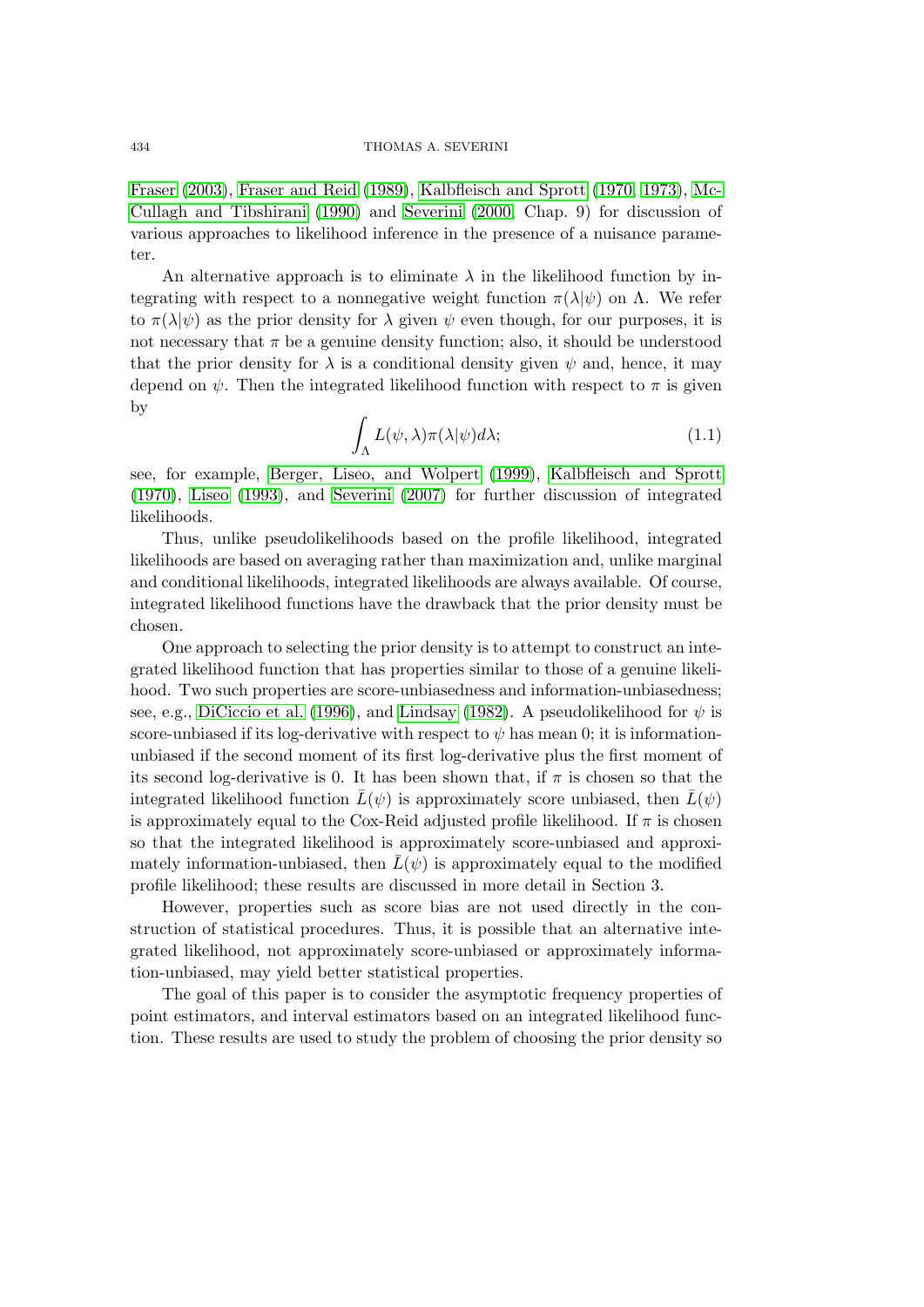that the resulting integrated likelihood function is useful for non-Bayesian likelihood inference. It is shown that, at least in some cases, it is possible to construct a prior density that yields procedures that are asymptotically superior to those based on a score-unbiased integrated likelihood.

#### **2. Notation and Some Preliminary Results**

## **2.1. Notation and assumptions**

Let  $L(\psi, \lambda)$  denote the likelihood function for the model and let  $\ell(\psi, \lambda)$  =  $\log L(\psi, \lambda)$  denote the log-likelihood. Assume that *L* is based on *n* independent, identically distributed observations, that the model is regular in the sense  $\ell(\psi, \lambda)$ can be approximated by a polynomial, and that integration and differentiation can be interchanged; see Severini (2000, Sec. 3.4) for further discussion.

Derivatives of  $\ell(\psi, \lambda)$  with respect to  $(\psi, \lambda)$  will be denoted by subscripts so that, for example,

$$
\ell_{\psi}(\psi,\lambda) = \frac{\partial}{\partial \psi}\ell(\psi,\lambda), \quad \ell_{\lambda}(\psi,\lambda) = \frac{\partial}{\partial \lambda}\ell(\psi,\lambda), \quad \ell_{\psi\lambda}(\psi,\lambda) = \frac{\partial^2}{\partial \psi \partial \lambda^{\mathrm{T}}}\ell(\psi,\lambda).
$$

Here  $\ell_{\psi}(\psi, \lambda)$  is a scalar,  $\ell_{\lambda}(\psi, \lambda)$  is a  $d \times 1$  vector, and  $\ell_{\psi\lambda}(\psi, \lambda)$  is  $1 \times d$  vector, where *d* denotes the dimension of  $\lambda$ .

Let  $\ell^{(1)}$  denote the log-likelihood for a single observation. Expected values of derivatives of  $\ell^{(1)}$  are denoted by  $\mu$ , with the subscripts of  $\mu$  indicating the derivatives under consideration. For example,

$$
\mu_{\psi\psi}(\psi,\lambda) = \mathbb{E}\{\ell_{\psi\psi}^{(1)}(\psi,\lambda); \psi,\lambda\}, \quad \mu_{\psi,\lambda}(\psi,\lambda) = \mathbb{E}\{\ell_{\psi}^{(1)}(\psi,\lambda)\ell_{\lambda}^{(1)}(\psi,\lambda)^{\mathrm{T}}; \psi,\lambda\},
$$

$$
\mu_{\psi\lambda,\lambda}(\psi,\lambda) = \mathbb{E}\{\ell_{\psi\lambda}^{(1)}(\psi,\lambda)\ell_{\lambda}^{(1)}(\psi,\lambda)^{\mathrm{T}}; \psi,\lambda\},
$$

and so on. Note that  $\mu_{\psi\psi}$  is a scalar,  $\mu_{\psi,\lambda}$  is a  $1 \times d$  vector, and  $\mu_{\psi\lambda,\lambda}$  is a  $d \times d$  matrix; also note that, in some cases, the dependence of these quantities on  $(\psi, \lambda)$  is often suppressed.

Let

$$
\begin{pmatrix}\ni_{\psi\psi} & i_{\psi\lambda} \\
i_{\lambda\psi} & i_{\lambda\lambda}\n\end{pmatrix} = \begin{pmatrix}\mu_{\psi,\psi} & \mu_{\psi,\lambda} \\
\mu_{\lambda,\psi} & \mu_{\lambda,\lambda}\n\end{pmatrix} = - \begin{pmatrix}\mu_{\psi\psi} & \mu_{\psi\lambda} \\
\mu_{\lambda\psi} & \mu_{\lambda\lambda}\n\end{pmatrix}
$$

denote the expected information matrix for a single observation. By the assumed orthogonality of  $\psi$  and  $\lambda$ ,  $i_{\psi\lambda} = i\frac{\Gamma}{\lambda\psi} = 0$ .

## **2.2. Prior densities**

Consider the integrated likelihood function

$$
\bar{L}(\psi) = \int_{\Lambda} L(\psi, \lambda) \pi(\lambda | \psi) d\lambda, \qquad (2.1)
$$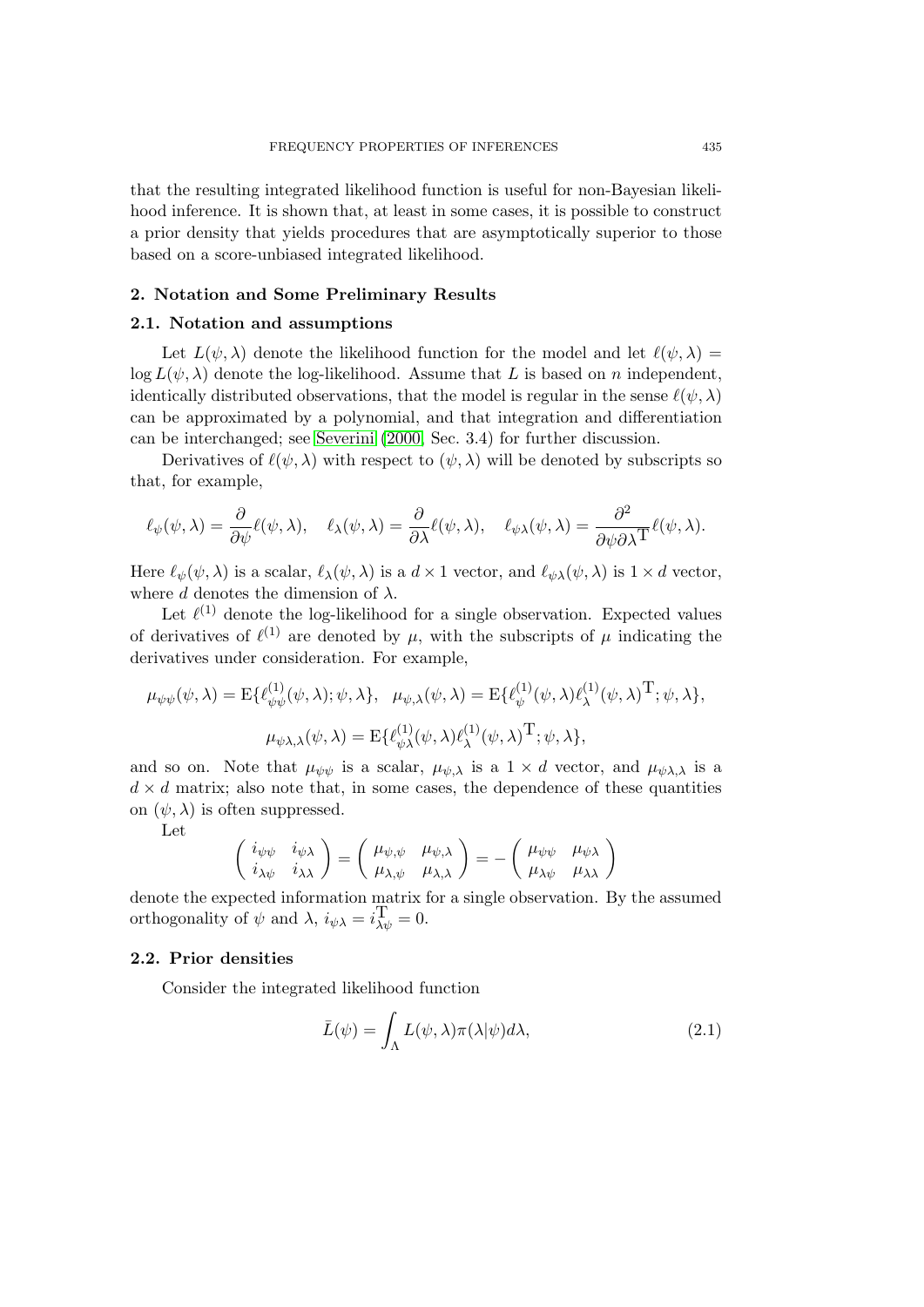<span id="page-3-0"></span>where  $\pi(\lambda|\psi)$  is a given prior density. When considering the properties of different prior densities, we must deal with the issue of standardization. Assume that either

$$
\int_{\Lambda} \pi(\lambda|\psi) d\lambda \tag{2.2}
$$

has the same finite value for each  $\psi$  or, (2.2) is infinite for each  $\psi$  and  $\pi(\lambda|\psi)$ has been normalized using the approach described in Berger, Liseo, and Wolpert  $(1999)$ .

This approach is based on a sequence of nested subsets  $\Omega_1, \Omega_2, \ldots$  of  $\Psi \times \Lambda$ , where  $\Psi$  denotes the space of  $\psi$ . Assume that  $\Omega_m$  increases to  $\Psi \times \Lambda$  as  $m \to \infty$ , [and le](#page-14-0)t  $\Lambda_m = {\lambda : (\psi, \lambda) \in \Omega_m}$ . Define

$$
K_m(\psi) = \int_{\Lambda_m} \pi(\lambda|\psi) d\psi, \quad m = 1, 2, \dots
$$

Assume that, for any  $\psi$  in the interior of  $\Psi$ ,

$$
\lim_{m \to \infty} \frac{K_m(\psi)}{K_m(\psi_0)}
$$

exists, does not depend on  $\psi$ , and depends on  $\psi_0$  only through a proportionality constant. It is important to note that different sequences  $\Lambda_1, \Lambda_2, \ldots$  will lead to different normalization factors and, hence, different intergrated likelihoods. See Berger, Liseo, and Wolpert (1999) for further details on this type of normalization.

#### **2.3. Laplace approximati[on](#page-14-0)**

[Consider the integrated](#page-14-0) likelihood  $\bar{L}(\psi)$  based on a prior  $\pi(\lambda|\psi)$ . Using a Laplace approximation (see, e.g., Evans and Swartz (2000, Chap. 4)) for the integral in (2.1), it follows that

$$
\bar{L}(\psi) = \int_{\Lambda} (\psi, \lambda) \pi(\lambda | \psi) d\lambda = c_0 L(\psi, \hat{\lambda}_{\psi}) - \ell_{\lambda \lambda} (\psi, \hat{\lambda}_{\psi}) |^{-1/2} \pi(\hat{\lambda}_{\psi} | \psi) \{1 + D_n(\psi)\},
$$
\n(2.3)

where  $\hat{\lambda}_{\psi}$  denotes the maximum likelihood estimate of  $\lambda$  for fixed  $\psi$ ; here  $D_n(\psi)$  =  $O(n^{-1})$  for any fixed  $\psi$ , and  $c_0$  does not depend on  $\psi$ . Let  $\hat{\psi}$  denote the maximum likelihood estimator of  $\psi$ . For  $\psi = \hat{\psi} + O(n^{-1/2}), D_n(\psi) = D_n(\hat{\psi})[1 + O(n^{-1/2})]$ so that, by modifying the definition of  $c_0$ , the expansion given in  $(2.3)$  holds with error  $O(n^{-3/2})$ .

Note that  $\bar{L}(\psi)$  can be written as

$$
\bar{L}(\psi) = L_A(\psi)\pi(\hat{\lambda}_{\psi}|\psi)[1 + D_n(\psi)],
$$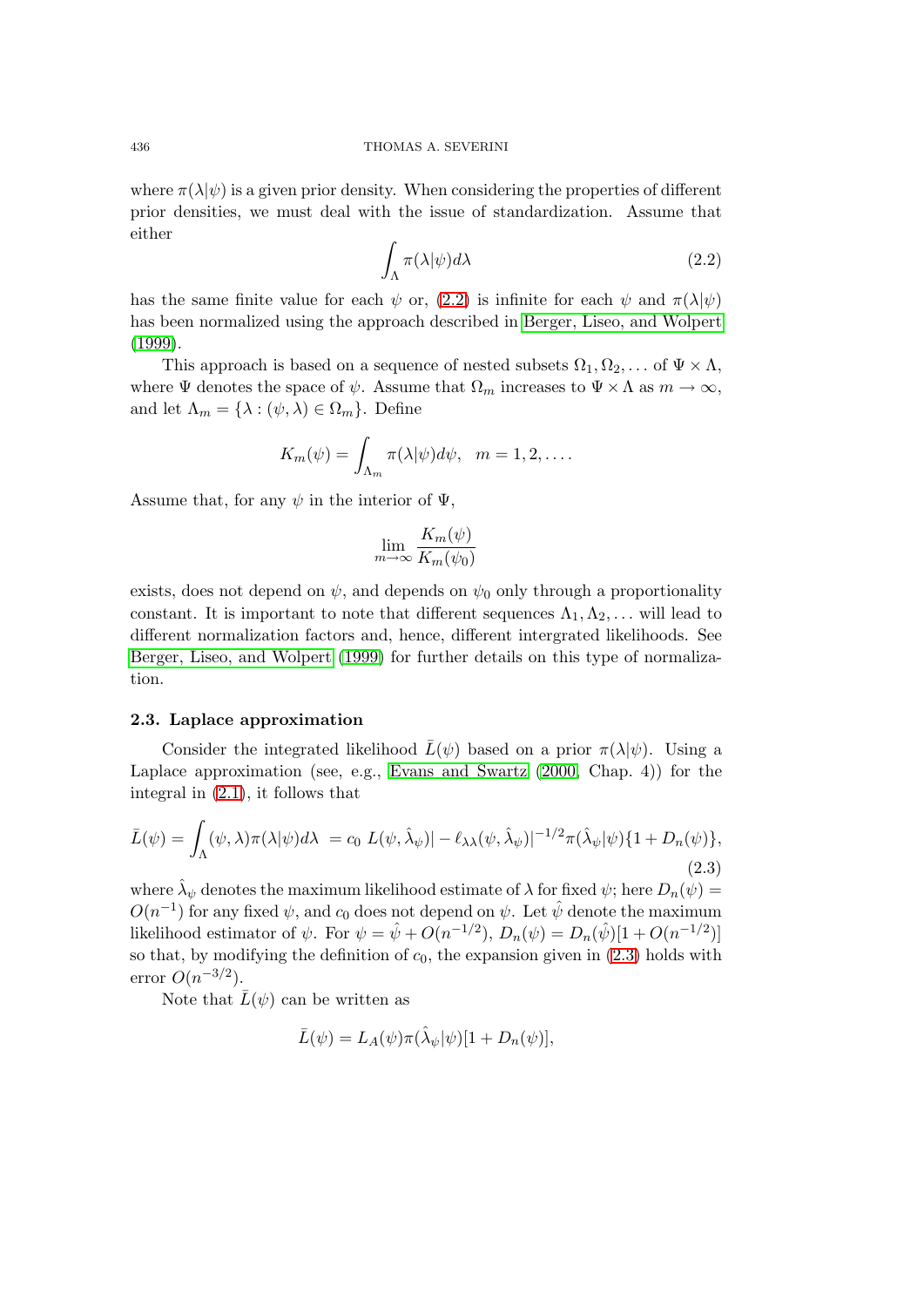<span id="page-4-0"></span>where  $L_A$  denotes the Cox-Reid adjusted profile likelihood (Cox and Reid  $(1987)$ ), given by

$$
L_A(\psi) = L(\psi, \hat{\lambda}_{\psi}) - \ell_{\lambda \lambda}(\psi, \hat{\lambda}_{\psi})|^{-1/2};
$$

here, as elsewhere in the paper, multiplicative terms not [depending on](#page-14-0)  $\psi$  [hav](#page-14-0)e been ignored.

#### **3. Score-Unbiased Integrated Likelihoods**

In general, an integrated likelihood function is not a likelihood function, in the sense that it is not based on a marginal or conditional density function. Thus, an integrated likelihood does not necessarily have the frequency properties of a genuine likelihood function. Important properties of this type are the first two Bartlett identities. If  $M(\psi)$  is a genuine likelihood function for  $\psi$  and  $m(\psi)$  =  $\log M(\psi)$ , the first Bartlett identity states that  $E\{m'(\psi); \theta\} = 0$ , known as score unbiasedness. The second Bartlett identity states that

$$
E{m''(\psi) + m'(\psi)m'(\psi)^T}; \theta} = 0,
$$

known as information unbiasedness.

If  $\bar{L}(\psi)$  is an integrated likelihood function and  $\bar{\ell}(\psi) = \log \bar{L}(\psi)$  then, in general,  $E\{\bar{\ell}(\psi);\theta\}$  and  $E\{\bar{\ell}(\psi)+\bar{\ell}(\psi)\bar{\ell}(\psi)^{\mathrm{T}};\theta\}$  are both  $O(1)$  as  $n \to \infty$ (Severini (1998)).

Consider an integrated likelihood of the form

$$
\bar{L}(\psi) = \int_{\Lambda} L(\psi, \lambda) \pi(\lambda | \psi) d\lambda
$$

and let  $\bar{\ell}(\psi) = \log \bar{L}(\psi)$ . If  $\pi(\lambda|\psi)$  does not depend on  $\psi$  then, ignoring constants not depending on  $\psi$ ,  $\bar{\ell}(\psi) = \ell_A(\psi) + O(n^{-1})$ , where  $\ell_A(\psi)$  denotes the Cox-Reid adjusted log-likelihood; see Sweeting (1987) and Severini (2007) for further discussion.

Using this result, it follows that if  $\pi(\lambda|\psi)$  does not depend on  $\psi$ , then  $\bar{L}(\psi)$ is score-unbiased to  $O(n^{-1})$ :  $E\{\bar{\ell}'(\psi); \theta\} = O(n^{-1})$ ; see Ferguson, Reid, and Cox (1991). Furthermore, suppose that  $\bar{L}_0$  [is an integ](#page-14-0)rate[d likelihood suc](#page-14-0)h that

$$
\mathbf{E}\{\bar{\ell}_0'(\psi); \psi, \lambda\} = O(n^{-1}).\tag{3.1}
$$

[By \(2](#page-14-0).3), for  $\psi = \hat{\psi} + O(n^{-1/2}), \ \bar{\ell}_0(\psi) = \ell_A(\psi) + h(\psi, \hat{\lambda}_{\psi}) + O(n^{-3/2}),$  where  $h(\psi, \lambda) = \log \pi(\lambda | \psi)$ . Let  $h_{\psi}, h_{\lambda}$  denote the derivatives of *h* with respect to  $\psi$ and  $\lambda$ , respectively, and let  $\hat{\lambda}'_{\psi} = d\hat{\lambda}_{\psi}/d\psi$ . Then

$$
\frac{d}{d\psi}h(\psi,\hat{\lambda}_{\psi})=h_{\lambda}(\psi,\hat{\lambda}_{\psi})\hat{\lambda}'_{\psi}+h_{\psi}(\psi,\hat{\lambda}_{\psi}).
$$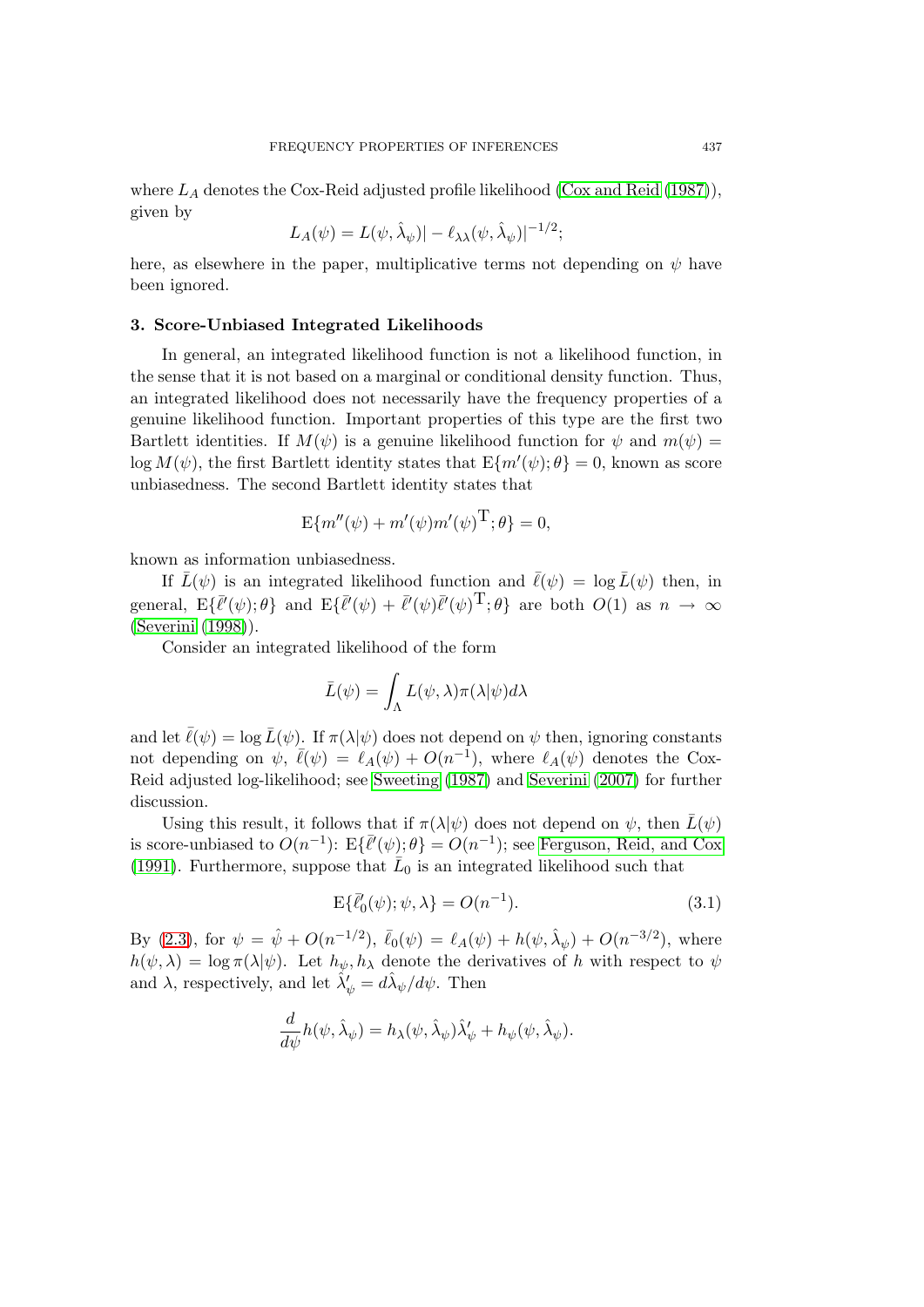For  $\psi = \hat{\psi} + O(n^{-1/2}), \ \hat{\lambda}'_{\psi} = O(n^{-1/2})$  and  $\hat{\lambda}_{\psi} = \lambda + O(n^{-1/2}).$  Thus, for  $\psi = \hat{\psi} + O(n^{-1/2}),$ 

$$
\frac{d}{d\psi}h_{\psi}(\psi,\hat{\lambda}_{\psi}) = h_{\psi}(\psi,\lambda) + O_p(n^{-1/2})
$$

and, hence,

$$
\bar{\ell}'_0(\psi) = \ell'_A(\psi) + h_{\psi}(\psi, \lambda) + O(n^{-1}).
$$

It follows that if (3.1) holds, then  $h_{\psi}(\psi, \lambda) = 0$  for all  $\lambda$  and  $\psi$ . Hence, under (3.1), for  $\psi = \hat{\psi} + O(n^{-1/2}), h(\psi, \hat{\lambda}_{\psi}) = h(\hat{\psi}, \hat{\lambda}) + O_p(n^{-1}),$  so that  $\pi(\hat{\lambda}_{\psi}|\psi) =$  $\pi(\hat{\lambda}|\hat{\psi})\{1+O(n^{-1})\}.$ 

It now follows from (2.3) that  $\bar{L}_0(\psi)$  can be approximated by  $L_A(\psi)$ , with [error](#page-4-0)  $O(n^{-1})$  for  $\psi = \hat{\psi} + O(n^{-1/2})$  $\psi = \hat{\psi} + O(n^{-1/2})$  $\psi = \hat{\psi} + O(n^{-1/2})$ ; that is, any integrated likelihood function  $\bar{L}_0(\psi)$  that is approximately score unbiased is approximately equal to the Cox-Reid adjusted profile likelihood. In particular, the modified profile likelihood and approximations to the mo[difie](#page-3-0)d profile likelihood agree with  $L_A$  to order  $O(n^{-1})$ .

# **4. Frequency Properties of Inferences Based on an Integrated Likelihood**

## **4.1. Introduction**

The results described in the previous section show that if the goal is to construct an integrated likelihood function that is approximately score unbiased, then that integrated likelihood can be approximated by the Cox-Reid adjusted profile likelihood.

However, properties such as score bias are not used directly in the construction of statistical procedures. Thus, it is possible that an alternative integrated likelihood, that is not score unbiased, may yield statistical procedures that are superior to those based on the Cox-Reid adjusted profile likelihood.

In this section, the frequency properties of procedures based on an integrated likelihood are considered. In particular, the dependence of the frequency properties on the prior density are considered, and the possibility of improving on the properties of those procedures based on  $L_A(\psi)$  is explored. Note that, although the comparisons considered here are described in terms of *LA*, the same results hold for the modified profile likelihood as well as approximations to the modified profile likelihood.

We consider two frequency properties of likelihood-based methods: the coverage probability of an integrated-likelihood ratio confidence interval and the mean squared error of the maximum integrated likelihood estimator. In each case, asymptotic expansions of the relevant property are presented and the implications of those results for the selection of  $\pi(\lambda|\psi)$  are considered.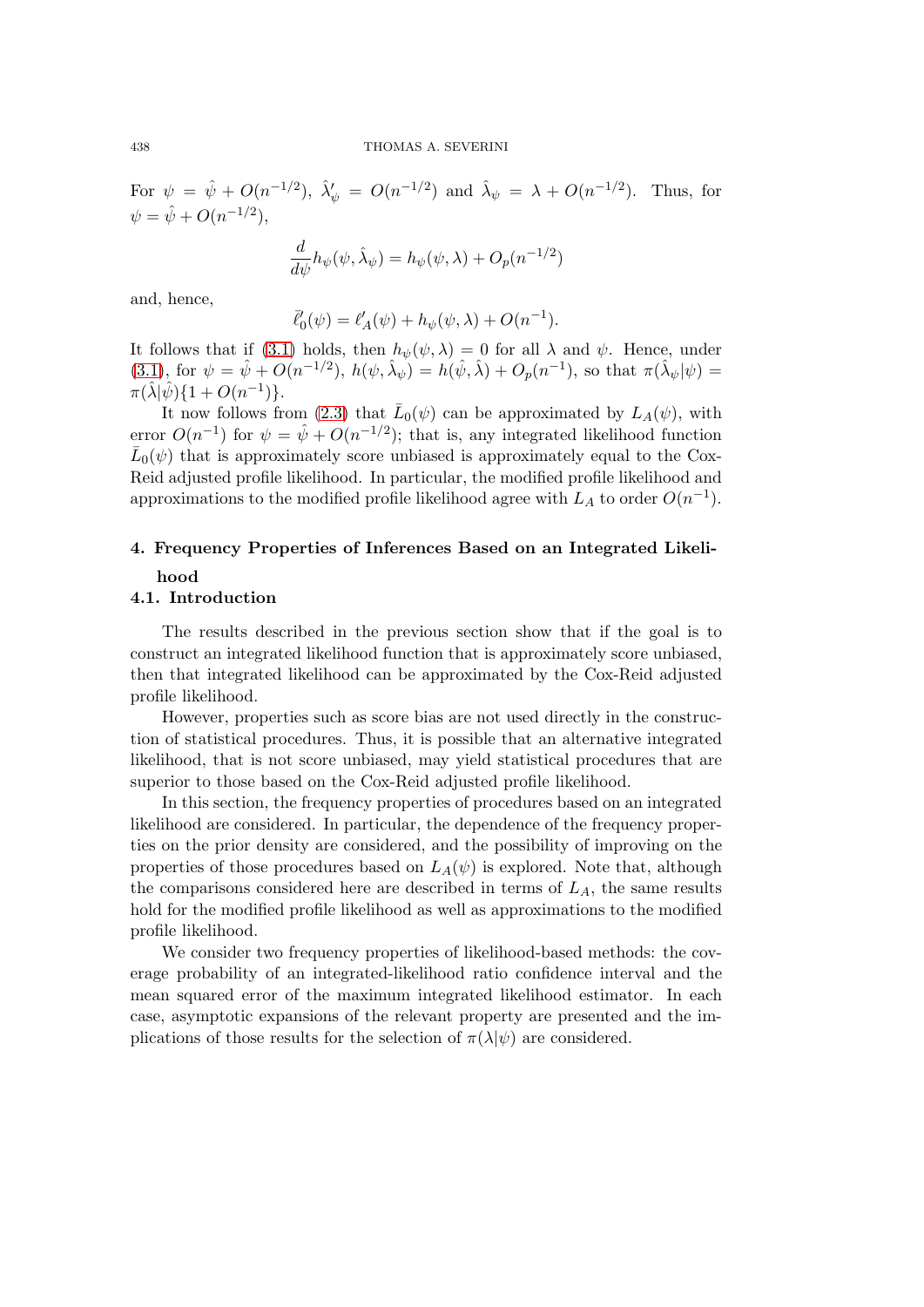Recall that an integrated likelihood function based on a prior density *π*(*λ|ψ*) can be approximated by  $L_A(\psi) \pi(\hat{\lambda}_{\psi}|\psi)$ . It is shown that the frequency properties under consideration depend on  $\pi(\lambda|\psi)$  through  $h_{\psi}(\psi,\lambda) = \partial h(\psi,\lambda)/\partial \psi$ , where  $h(\psi, \lambda) = \log \pi(\lambda | \psi).$ 

#### **4.2. Integrated-likelihood ratio confidence intervals**

Let  $\bar{W}(\psi) = 2[\bar{\ell}(\bar{\psi}) - \bar{\ell}(\psi)]$ , where  $\bar{\ell}(\psi) = \log \bar{L}(\psi)$  and  $\bar{\psi}$  is the value of  $\psi$ that maximizes  $\bar{L}(\psi)$ . If  $F(\psi, \lambda) = n[E{\{\bar{W}(\psi); \psi, \lambda\} - 1}]$ , then  $F(\psi, \lambda) = O(1)$ and  $1 + F(\psi, \lambda)/n$  is the Bartlett correction factor for the statistic  $\overline{W}(\psi)$ ; see Diciccio and Stern (1994) for discussion of the result that  $W(\psi)$  is Bartlettcorrectable. If  $\bar{W}_c(\psi) = \bar{W}(\psi)/[1 + F(\hat{\psi}, \hat{\lambda})]$ , then under the distribution with parameter  $(\psi, \lambda)$ ,  $\overline{W}_c(\psi)$  has a chi-squared distribution with error  $o(n^{-1})$ .

The  $(1-\alpha) \times 100\%$  integrated likelihood ratio confidence region based on  $L(\psi)$ [consists of those va](#page-14-0)l[ues of](#page-14-0)  $\psi$  for which  $\overline{W}(\psi) \leq \chi^2_1(\alpha)$ , where  $\chi^2_1(\alpha)$  denotes the  $1 - \alpha$ -quantile of the chi-squared distribution with one degree-of-freedom. Although this confidence region is not necessarily an interval, Mukerjee and Reid (1999) show that it can be approximated by an interval that has coverage probability  $\alpha + o(n^{-1})$ .

Let  $\bar{C}$  denote the length of the confidence interval based on the integrated likelihood and let *C<sup>A</sup>* denote the length of the confidence in[terval based on](#page-14-0) *LA*. [Then,](#page-14-0) using the results of Mukerjee and Reid (1999),

$$
E\{\sqrt{n}\bar{C}\} = E\{\sqrt{n}C_A\} + \frac{1}{n} \frac{z_{\alpha/2}}{\sqrt{i_{\psi\psi}(\psi,\lambda)}} \Delta_L + o(\frac{1}{n})
$$
  

$$
\Delta_L(\psi,\lambda) = 2 \frac{\partial}{\partial \psi} \frac{h_{\psi}(\psi,\lambda)}{i_{\psi\psi}(\psi,\lambda)} + \frac{h_{\psi}(\psi,\lambda)^2}{i_{\psi\psi}(\psi,\lambda)};
$$

here  $z_\alpha$  denotes the 1*−* $\alpha$  quantile of the standard normal distribution. Thus, the expected length of the integrated likelihood confidence interval tends to be small whenever  $h_{\psi}(\psi, \lambda)/i_{\psi\psi}(\psi, \lambda)$  is a decreasing function of  $\psi$ . If  $\partial[h_{\psi}(\psi, \lambda)/i_{\psi\psi}(\psi, \lambda)]$ */∂ψ* is sufficiently negative, then the expected length of the integrated likelihood confidence interval is less than that of the confidence interval based on *LA*.

## **4.3. Mean squared error of the maximum integrated likelihood estimator**

As above, let  $\bar{\psi}$  denote the value of  $\psi$  that maximizes  $\bar{L}(\psi)$ . Then  $\bar{\psi}$  can be used as a point estimator of  $\psi$ . Let  $\psi_A$  denote the value of  $\psi$  that maximizes  $L_A(\psi)$ . The results of Mukerjee and Reid (1999) can be used to show that

$$
nE\{(\bar{\psi} - \psi)^2; \psi, \lambda\} = nE\{(\hat{\psi}_A - \psi)^2; \psi, \lambda\} + \frac{1}{n}\Delta_M(\psi, \lambda) + o(\frac{1}{n}),
$$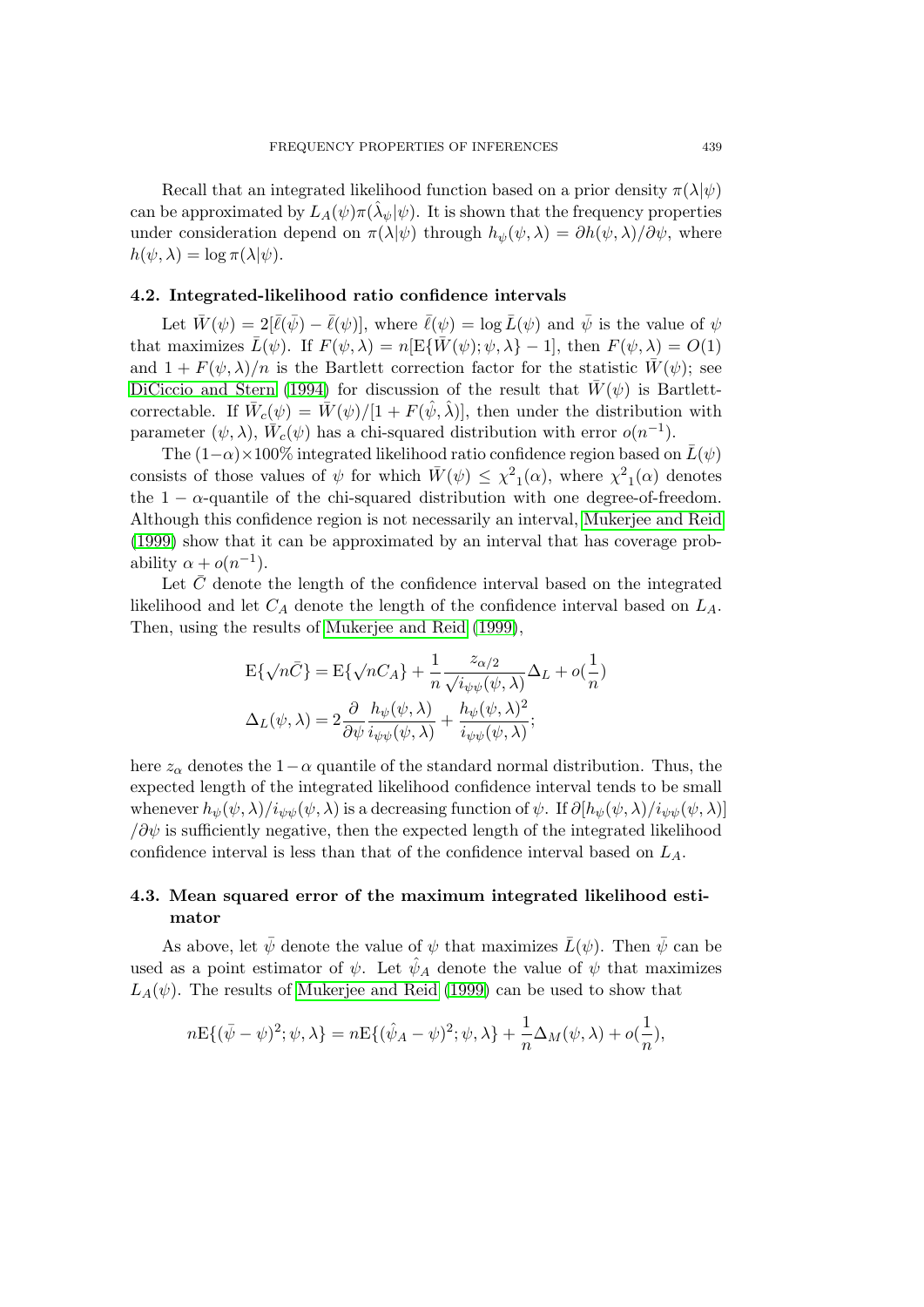where

$$
\Delta_M(\psi, \lambda) = \frac{1}{i_{\psi\psi}(\psi, \lambda)} \{ \Delta_L(\psi, \lambda) + \frac{1}{i_{\psi\psi}^2} [2\mu_{\psi, \psi\psi}(\psi, \lambda) + \mu_{\psi\psi\psi}(\psi, \lambda)] h_{\psi}(\psi, \lambda) \}.
$$

Thus if  $\Delta_M(\psi, \lambda) < 0$  then  $\bar{\psi}$  is preferable to  $\hat{\psi}_A$  as an estimator of  $\psi$  when  $(\psi, \lambda)$  is the true parameter. As with the case of the expected confidence interval length, the mean squared error of the maximum integrated likelihood estimator tends to be small whenever  $h_{\psi}(\psi, \lambda)/i_{\psi\psi}(\psi, \lambda)$  is a decreasing function of  $\psi$ . If  $\partial[h_{\psi}(\psi,\lambda)/i_{\psi\psi}(\psi,\lambda)]/\partial\psi$  is sufficiently negative, then the mean squared error of the maximum integrated likelihood estimator is less than that of the maximizer of *LA*.

It is important to note that the type of comparison implicit in the use of  $\Delta_M$ is not uniform in  $(\psi, \lambda)$ , so that this type of asymptotic mean squared comparison is different than the type of comparisons used when considering the admissibility of estimators. The estimator  $\hat{\psi}_A$  is inadmissible if  $E\{(\hat{\psi}_A - \psi)^2; \psi, \lambda\} \ge E\{(\bar{\psi} - \bar{\psi})\}$  $\langle \psi |^2; \psi, \lambda \rangle$  for all  $\psi, \lambda$ , with strict inequality for some  $(\psi, \lambda)$ . If  $\Delta_M(\psi, \lambda) < 0$ then, for sufficiently large *n*,

$$
E\{(\hat{\psi}_A - \psi)^2; \psi, \lambda\} < E\{(\bar{\psi} - \psi)^2; \psi, \lambda\};\tag{4.1}
$$

however, how large *n* needs to be for (4.1) to hold may depend on  $(\psi, \lambda)$ . Thus, it is possible to have  $\Delta_M(\psi, \lambda) < 0$  for all  $\psi, \lambda$  even when  $\psi_A$  is an admissible estimator.

## **4.4. The effect of reparameterization**

We now consider the effect of reparameterization on the quantities ∆*<sup>L</sup>* and  $\Delta_M$ . Two types of reparameterization are of interest. One is reparametrization of the nuisance parameter in terms of  $\phi = g(\lambda)$  for some smooth function g. All of the properties discussed above are invariant with respect to this type of reparameterization.

A second type of reparameterization is reparameterization of the parameter of interest. Let  $\eta = q(\psi)$ , where q is a smooth, one-to-one function on the space of possible  $\psi$ , and let  $Q = q^{-1}$ . Consider the analysis of confidence intervals, hypothesis tests, and point estimators of  $\eta$  and let  $\tilde{\Delta}_L(\eta, \lambda)$  and  $\tilde{\Delta}_M(\eta, \lambda)$  denote  $\Delta_L$  and  $\Delta_M$ , respectively, based on this new parameterization. Let  $\tilde{\pi}(\lambda|\eta)$  denote the prior density for constructing the integrated likelihood for  $\eta$ , and let  $\pi(\lambda|\psi)$ denote the corresponding prior in the original parameterization. Then  $\tilde{\pi}(\lambda|\eta)$  =  $\pi(\lambda|Q(\eta))$  and, hence,

$$
\tilde{h}_{\eta}(\eta,\lambda) = \frac{\partial}{\partial \eta} \log \tilde{\pi}(\lambda|\eta) = h_{\psi}(Q(\eta),\lambda)Q'(\eta).
$$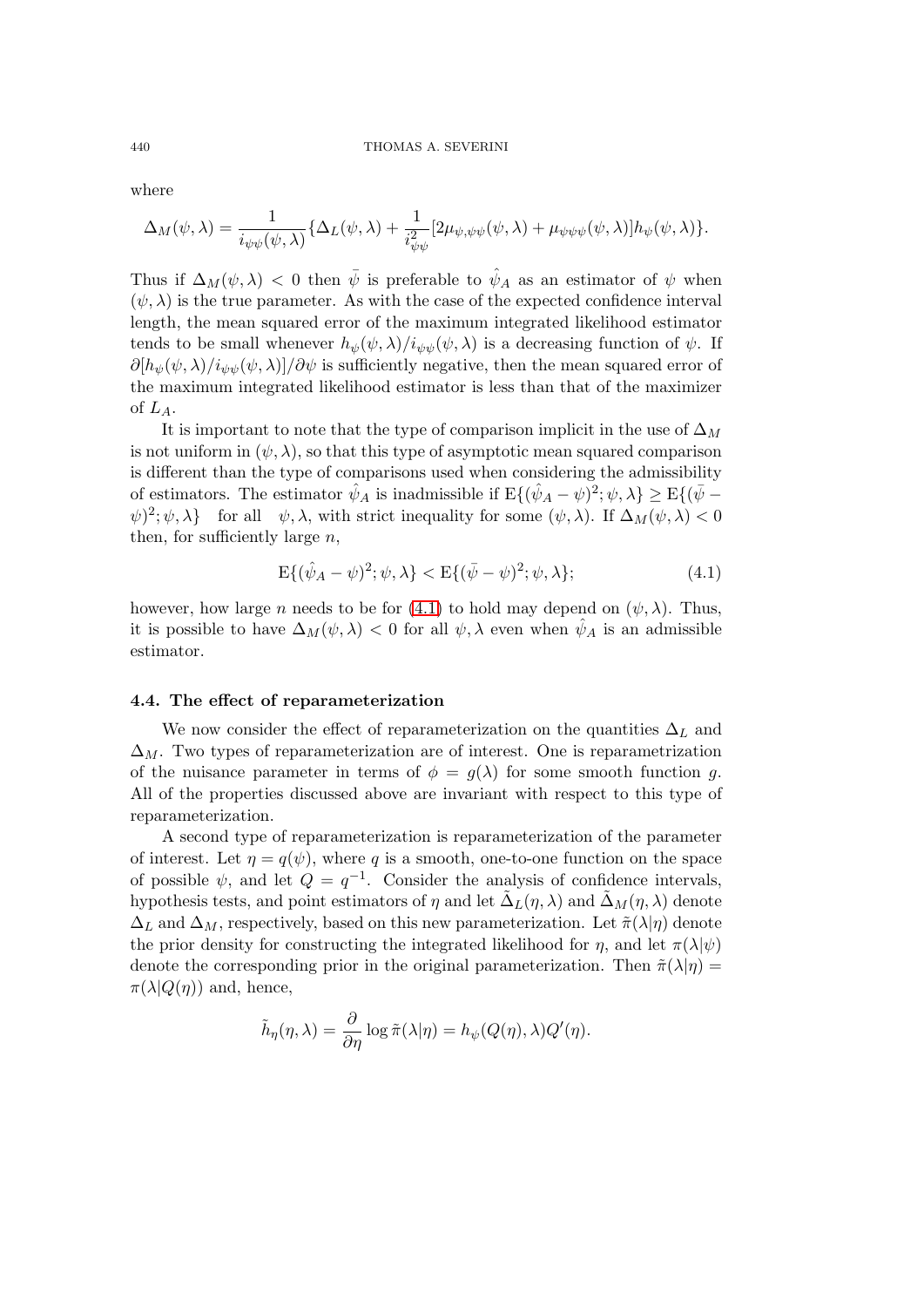<span id="page-8-0"></span>Using standard properties of log-likelihood derivatives under reparameterization, it follows that

$$
\tilde{\Delta}_L(\eta, \lambda) = \Delta_L(Q(\eta), \lambda) - \frac{h_{\psi}(Q(\eta), \lambda)Q''(\eta)}{i_{\psi\psi}(Q(\eta), \lambda)Q'(\eta)^2},
$$
  

$$
\tilde{\Delta}_M(\eta, \lambda) = \frac{\Delta_M(Q(\eta), \lambda)}{Q'(\eta)^2} - 2\frac{Q''(\eta)}{i_{\psi\psi}(Q(\eta), \lambda)^2Q'(\eta)^4}h_{\psi}(Q(\eta), \lambda).
$$

Thus, comparisons based on confidence interval length and the mean squared error of estimators depend on the parameterization used. Therefore, when considering specific examples, it is important to keep in mind that different conclusions might be reached if the parameter of interest is reparameterized.

#### **5. Examples**

## **5.1. Combining the results from two apparently unrelated experiments**

The purpose of this example is to show how using a prior density for  $\lambda$  that depends on *ψ* might lead to improved inferences for *ψ*, even in cases in which *ψ* and  $\lambda$  are not statistically related. In this example,  $\psi$  and  $\lambda$  are strongly unrelated, in the sense that the likelihood function for  $(\psi, \lambda)$  factors into a function of  $\psi$  times a function of  $\lambda$ .

Let  $X_1, \ldots, X_n$  and  $Y_1, \ldots, Y_n$  denote independent random variables such that for each  $j = 1, \ldots, n$ ,  $X_j$  has a normal distribution with mean  $\psi$  and standard deviation 1, and  $Y_i$  has a normal distribution with mean  $\lambda$  and standard deviation 1. Here  $\psi$  and  $\lambda$  both take values in  $\Re$ . Clearly,  $\psi$  and  $\lambda$  are orthogonal parameters and, in fact, there is no statistical connection between them; the integrated likelihood for  $\psi$  based on a prior for  $\lambda$  that does not depend on  $\psi$  is simply the likelihood for  $\psi$  using only  $X_1, \ldots, X_n$ . However, if the  $X_j$  and  $Y_j$ are measurements on similar quantities, it may make sense to use  $Y_1, \ldots, Y_n$  to improve estimation of  $\psi$ , as is done in the case of empirical Bayes estimation. This is true even though  $(X_1, \ldots, X_n)$  and  $(Y_1, \ldots, Y_n)$  are independent.

The prior density  $\pi(\lambda|\psi)$  implies a stochastic relationship between  $\psi$  and *λ* that can be used to extract information regarding *ψ* from the distribution of  $Y_1, \ldots, Y_n$ . For instance, consider the prior density

$$
\pi(\lambda|\psi) \propto \exp\{-\frac{\omega}{2}(\lambda - \psi)^2\}, \quad -\infty < \lambda < \infty,
$$
\n(5.1)

where  $\omega > 0$  is known constant; the selection of  $\omega$  is considered below. Thus, given  $\psi$ , we assume that  $\lambda - \psi$  has a normal distribution with mean 0 and variance  $1/\omega$ , and use of this prior can be interpreted as an assumption that there is some relationship between  $\psi$  and  $\lambda$ .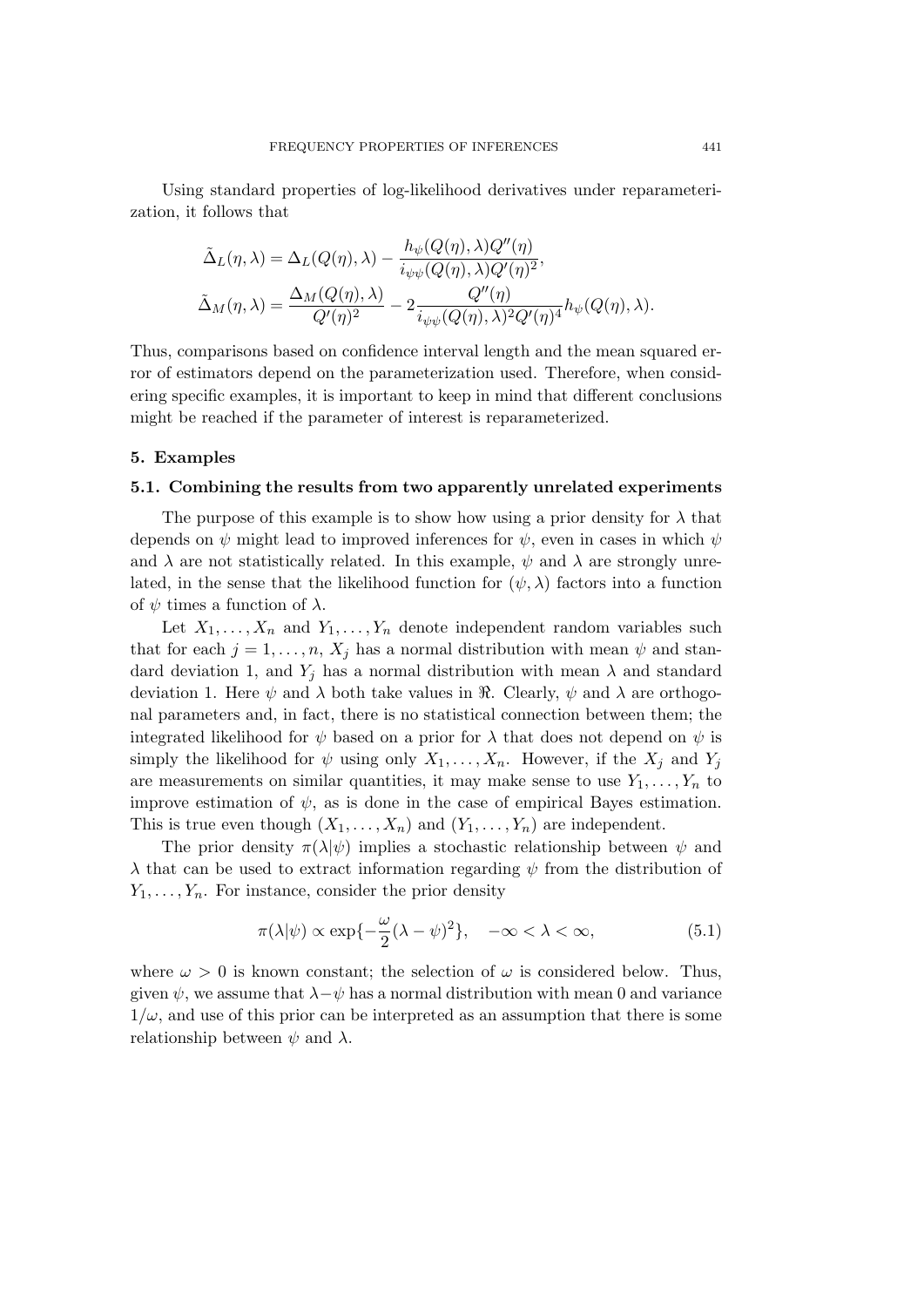It is straightforward to show that for this model

$$
\Delta_L(\psi, \lambda) = \Delta_M(\psi, \lambda) = 2 \frac{d}{d\psi} h_{\psi}(\psi, \lambda) + h_{\psi}(\psi, \lambda)^2.
$$

For the prior given by (5.1),  $h_{\psi}(\psi, \lambda) = -\frac{\omega}{2}$  $\frac{\omega}{2}(\lambda - \psi)^2$  and, hence,

$$
\Delta_L(\psi, \lambda) = \omega^2 \{ (\lambda - \psi)^2 - \frac{2}{\omega} \}.
$$
\n(5.2)

Thus, confidence inter[vals](#page-8-0) and point estimators for *ψ* based on the integrated likelihood using prior (5.1) are superior to those based on the likelihood function for  $\psi$  based on  $X_1, \ldots, X_n$  for all  $\psi, \lambda$  such that

$$
(\lambda - \psi)^2 < \frac{2}{\omega}.\tag{5.3}
$$

The quantity  $\Delta_L(\psi, \lambda)$  is negative whenever  $\lambda$  and  $\psi$  are sufficiently close, with the parameter  $\omega$  governing how close  $\lambda$  and  $\psi$  must be for the integrated likelihood approach to be beneficial. Thus, the choice of  $\omega$  depends on our assumptions regarding the relationship between  $\psi$  and  $\lambda$ . For instance, if  $\omega$ is chosen to be very large then, effectively,  $\lambda = \psi$  so that  $Y_1, \ldots, Y_n$  contain considerable information about  $\psi$ . On the other hand, if the relationship between  $\psi$  and  $\lambda$  is considered to be very weak, a small value of  $\omega$  is appropriate. Note that the set of parameter values for which (5.3) is satisfied can be increased by choosing  $\omega$  to be small; however, (5.2) shows that a small value of  $\omega$  decreases the magnitude of  $\Delta(\psi, \lambda)$ . That is, a stronger assumption about the relationship between  $\lambda$  and  $\psi$  potentially results in improved inferences for  $\psi$ , but the set of parameter values for which this stronger assumption is valid is relatively small.

The prior density (5.1) states that  $\lambda - \psi$  has a normal distribution with variance  $1/\omega$ . Thus, (5.3) can be written

$$
\frac{(\lambda - \psi)^2}{\mathcal{E}_{\pi}[(\lambda - \psi)^2|\psi]} < 2,\tag{5.4}
$$

where  $E_{\pi}$  denotes expectation with respect to the prior (5.1). This gives a useful interpretation of the results described above. If  $\lambda$  and  $\psi$  satisfy the stochastic relationship implied by the prior  $(5.1)$ , in the sense that  $(5.4)$  holds, then the integrated likelihood function yields inferences that are [sup](#page-8-0)erior to those based on the likelihood based on  $X_1, \ldots, X_n$ .

The integrated likelihood base[d on](#page-8-0) (5.1) is given by

$$
\bar{L}(\psi) = \exp\{-\frac{n}{2}(\psi - \bar{X})^2\} \exp\{-\frac{1}{2}\frac{n\omega}{n+\omega}(\psi - \bar{Y})^2\}.
$$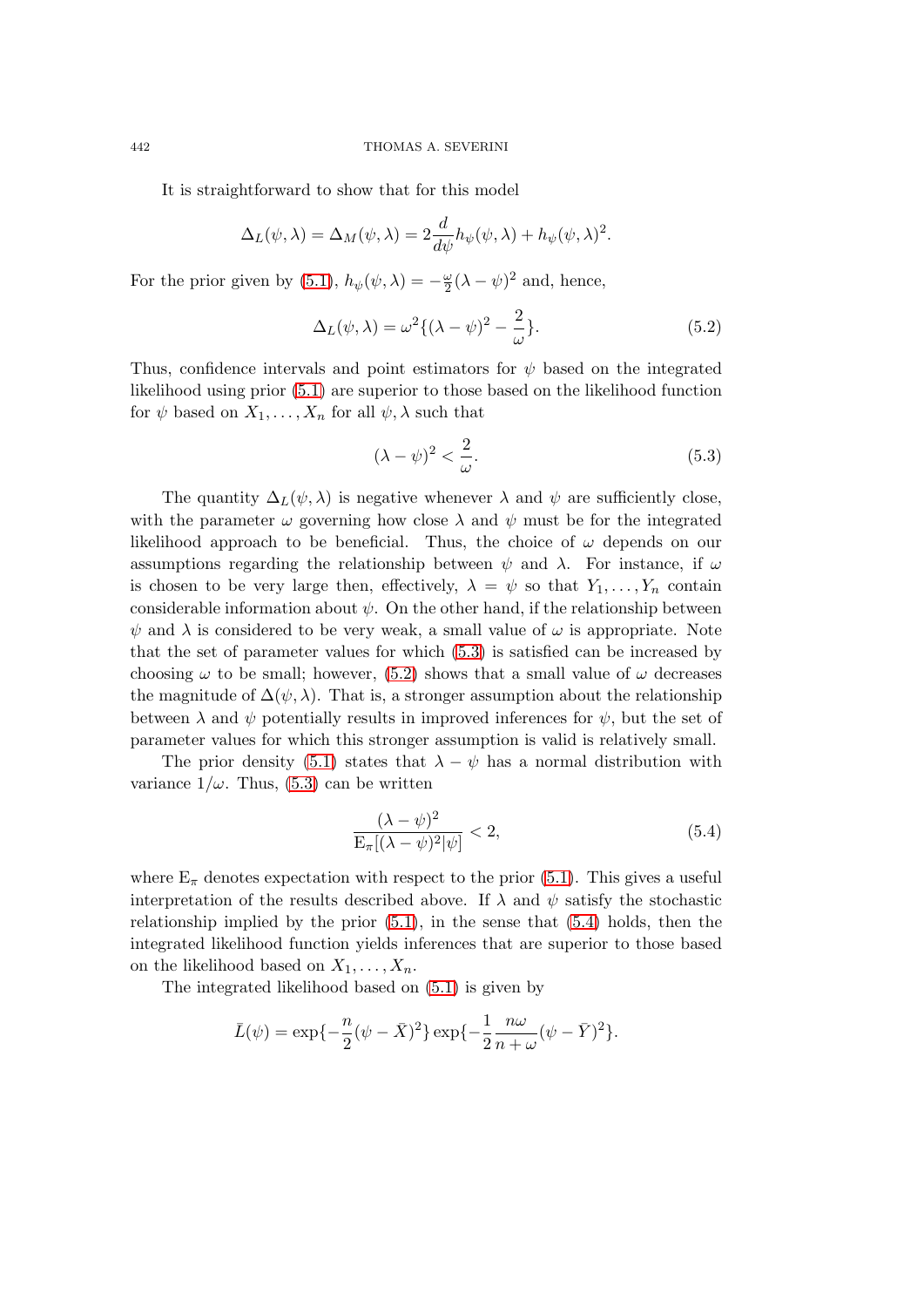Thus, in terms of the likelihood functions, the difference between the integrated likelihood based on (5.1) and the likelihood based only on  $X_1, \ldots, X_n$ , is equivalent to the observation of an additional random variable that has a normal distribution with mean  $\psi$  and variance  $1/\omega + 1/n$ . However, when considering frequency properties of the resulting inferences, it is important to keep in mind that the mean of thi[s ran](#page-8-0)dom variable is  $\lambda$ , not  $\psi$ .

#### **5.2. Ratio of normal means**

Let  $X_1, \ldots, X_n, Y_1, \ldots, Y_n$  denote independent random variables such that  $X_1, \ldots, X_n$  each have a normal distribution with mean  $\mu_X$  and  $Y_1, \ldots, Y_n$  each have a normal distribution with mean  $\mu_Y$ ; assume that  $\mu_X > 0$  and  $\mu_Y > 0$ . The parameter of interest is the ratio of the means,  $\psi = \mu_X/\mu_Y$ , and take  $\lambda = \sqrt{\mu_X^2 + \mu_Y^2}$  as the nuisance parameter; then  $\psi$  and  $\lambda$  are orthogonal.

Consider construction of a confidence interval for  $\psi$ . It is straightforward to show that

$$
\Delta_L(\psi, \lambda) = 4 \frac{\partial}{\partial \lambda} \psi^2 h_{\psi}(\psi, \lambda) + 2 \psi^2 h_{\psi}(\psi, \lambda)^2.
$$

The average expected information in the model with  $\psi$  known is given by  $i_{\lambda\lambda}(\psi,\lambda) = 1$ . Thus, if a reference prior is normalized using rectangles defined in terms of  $\mu_X$  and  $\mu_Y$ , the reference prior is  $(1 + \psi^2)^{-1/2}$ . This leads to the integrated likelihood function given by  $L_I(\psi) = L_p(\psi)/\sqrt{(1+\psi^2)}$ ; here  $L_p$  denotes the profile likelihood,

$$
L_p(\psi) = \exp\{-\frac{n}{2}\frac{(\bar{x} - \psi\bar{y})^2}{1 + \psi^2}\},\,
$$

where  $\bar{x}$  and  $\bar{y}$  denote the sample means. The profile likelihood can also be obtained as a integrated likelihood with respect to a uniform prior for  $\lambda$ ; thus,  $L_p$ agrees with  $L_A$ , ignoring terms of order  $O(n^{-1})$ . Note that the profile likelihood has the property that it does not approach 0 as  $\psi \to \infty$ .

For this prior density,

$$
\Delta_L(\psi,\lambda) = -\frac{5\psi^2 + 2}{\lambda^2}.
$$

Thus, in terms of confidence interval length, the integrated likelihood  $L_I(\psi)$  is superior to the profile likelihood.

Liseo (1993) proposes the use of  $L_R(\psi) = L_p(\psi)/(1 + \psi^2)$  for likelihood inference for  $\psi$ . The use of  $L_R$  is equivalent to the use of the prior  $(1 + \psi^2)^{-1}$ for  $\lambda$ ; for this prior

$$
\Delta_L(\psi, \lambda) = -\frac{8(\psi^2 + 1)}{\lambda^2}.
$$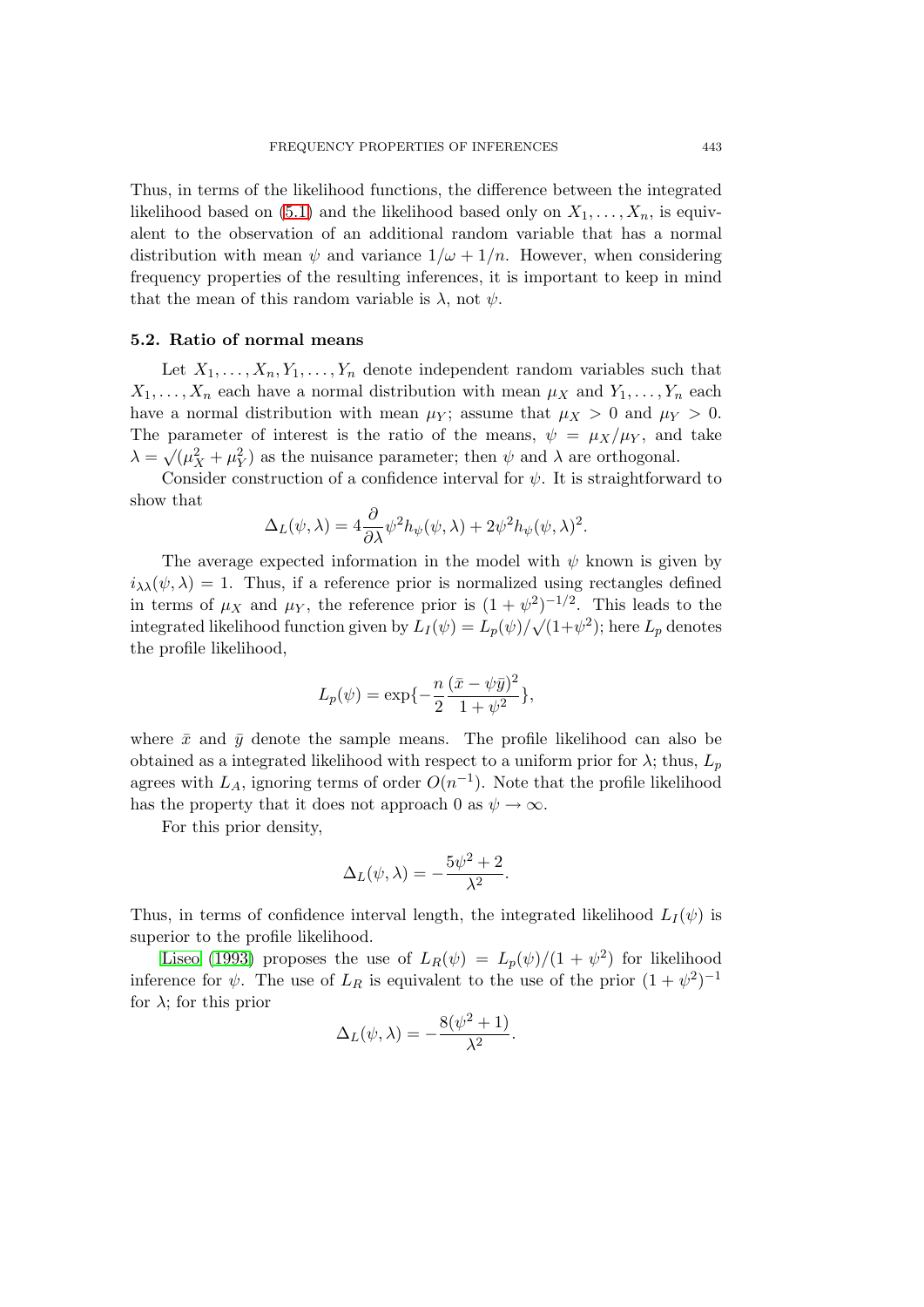It follows that confidence intervals based on *L<sup>R</sup>* are asymptotically shorter than those based on either  $L_I$  or  $L_p$ ; recall that all confidence intervals being compared have the same coverage probability, neglecting terms of order  $o(n^{-1})$ . This is in agreement with the conclusions in Liseo (1993), where inferences based on *L<sup>R</sup>* were compared with those based on  $L_p$  and related pseudolikelihood functions.

## **5.3. Ratio of exponential means**

Let  $X_1, \ldots, X_n, Y_1, \ldots, Y_n$  den[ote in](#page-14-0)d[epend](#page-14-0)ent random variables such that *X*<sub>1</sub>*, . . . , X<sub>n</sub>* are each exponentially distributed with mean  $\sqrt{\psi/\lambda}$ , and  $Y_1, \ldots, Y_n$ are each exponentially distributed with mean  $1/[\lambda\sqrt{\psi}]$ . The parameter of interest  $\psi$  is  $E(X_1)/E(Y_1)$ ; the nuisance parameter  $\lambda$  is chosen so that  $\psi$  and  $\lambda$  are orthogonal. It is straightforward to show that

$$
\Delta_L(\psi, \lambda) = 4 \frac{\partial}{\partial \psi} \psi^2 h_{\psi}(\psi, \lambda) + 2 \psi^2 h_{\psi}(\psi, \lambda)^2,
$$
  

$$
\Delta_M(\psi, \lambda) = 2 \psi^2 [\Delta_L(\psi, \lambda) + 2 \psi h_{\psi}(\psi, \lambda)].
$$

Consider a uniform prior for  $E(X_1; \psi, \lambda)^{-1}$ . Normalizing such a density over the regions

$$
\Lambda_M = \{ \lambda > 0 : \mathcal{E}(X_1; \psi, \lambda)^{-1} < M \}, \quad M > 0,\tag{5.5}
$$

yields the prior for  $\lambda$  given by

$$
\pi(\lambda|\psi) = \frac{1}{\sqrt{\psi}}, \quad \lambda > 0.
$$
\n(5.6)

With this choice of prior, it is straightforward to show that

$$
\Delta_L(\psi, \lambda) = -\frac{3}{2}
$$
 and  $\Delta_M = -5\psi^2$ .

Thus, interval and point estimates based on the integrated likelihood using prior (5.6) are superior to those based on *LA*, to the order considered.

The integrated likelihood based on the prior (5.6) is

$$
\bar{L}(\psi) = \psi^{-(n+1)}(\frac{\hat{\psi}}{\psi} + 1)^{-(2n+1)},
$$
\n(5.7)

where  $\hat{\psi} = \sum_{j=1}^{n} X_j / \sum_{j=1}^{n} Y_j$  denotes the maximum likelihood estimator of  $\psi$ . Using  $\lambda$  as the nuisance parameter, the Cox-Reid adjusted profile likelihood is

$$
L_A(\psi) = \psi^{-(n+1/2)}(\frac{\hat{\psi}}{\psi} + 1)^{-(2n+1)}.
$$

It is straightforward to show that  $\bar{L}(\psi)$  is maximized by  $\bar{\psi} = n\hat{\psi}/(n+1)$  and that  $L_A(\psi)$  is maximized by  $\hat{\psi}_A = \hat{\psi}$ .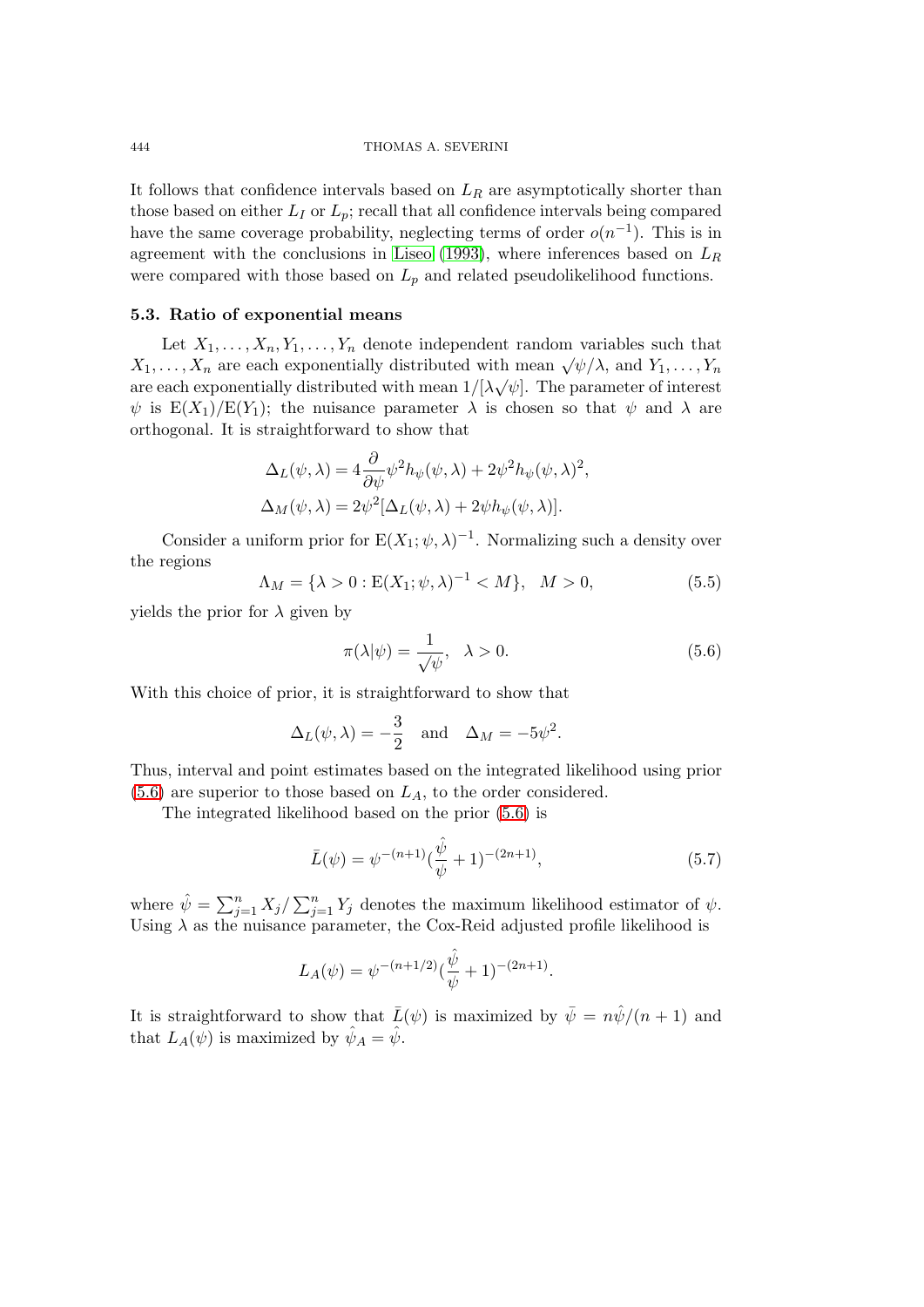|                  |      | $CI$ Length |             | MSE       |  |
|------------------|------|-------------|-------------|-----------|--|
| $\boldsymbol{n}$ |      | А           |             |           |  |
|                  | 4.51 | 5.26        | 0.653       | $1.000\,$ |  |
| $10\,$           | 2.28 | 2.46        | 0.242       | 0.306     |  |
| 20               | . 40 | 1.46        | $\rm 0.109$ | 0.123     |  |

Table 1. Exact confidence interval lengths and mean squared errors in Section 5.3.

For this model, it is possible to calculate the exact mean squared errors of  $\bar{\psi}$ and  $\hat{\psi}_A$ , as well as the exact expected lengths of confidence intervals based on  $\bar{L}$ and  $L_A$ . These values are given in Table 1 for  $n = 5, 10, 20$ , coverage probability of 95%, and  $\psi = 1$ ; since  $\psi$  is a scale parameter in this model, expected lengths and mean squared errors for other values of  $\psi$  can be obtained by multiplying the values in the table by  $\psi$  and  $\psi^2$ , respectively.

The results in Table 1 show that the conclusions based on the asymptotic expansions considered in Section 4, as reflected in the quantities  $\Delta_L$  and  $\Delta_M$ , are valid even in small samples. For instance, compare  $\hat{\psi}$  and  $\bar{\psi}$  for the case  $n = 10$ ,  $\psi = 1$ . Since  $\Delta_M = -5\psi^2$ ,

$$
n^{2}[\mathbf{E}\{(\bar{\psi}-\psi)^{2};\psi,\lambda\}-E\{(\hat{\psi}-\psi)^{2};\psi,\lambda\}] = -5\psi^{2} + o(1);
$$

hence, for  $n = 10$ ,  $\psi = 1$ , we expect the mean squared error of  $\bar{\psi}$  to be approximately 0.05 less than that of  $\hat{\psi}$ . According to results in Table 1, the mean squared error of  $\bar{\psi}$  is actually 0.064 less than that of  $\hat{\psi}$ . Consideration of the other values in Table 1 shows that conclusions based on  $\Delta_M$  and  $\Delta_L$  are valid for small samples, at least for the cases considered.

## **6. Discussion**

Use of an integrated likelihood function requires selection of the prior density  $\pi(\lambda|\psi)$ . One approach is to choose the prior so that the integrated likelihood function is approximately score-unbiased. This can be achieved by choosing  $\pi(\lambda|\psi)$  so that it does not depend on  $\psi$ ; recall that  $\psi$  and  $\lambda$  are assumed to be orthogonal. The resulting integrated likelihood function is then asymptotically equivalent to the Cox-Reid adjusted profile likelihood. However, the results presented in this paper show that an integrated likelihood function that is not approximately score unbiased may yield statistical procedures with improved performance.

One explanation for this result is based on a generalization of the example in Section 5.1. The prior density places a stochastic constraint on the parameters; such a constraint effectively allows some of the information available for inference for  $\lambda$  to be used for inference about  $\psi$ . The integrated likelihood yields improved inferences for  $\psi$  when the true parameter values satisfy the stochastic constraint,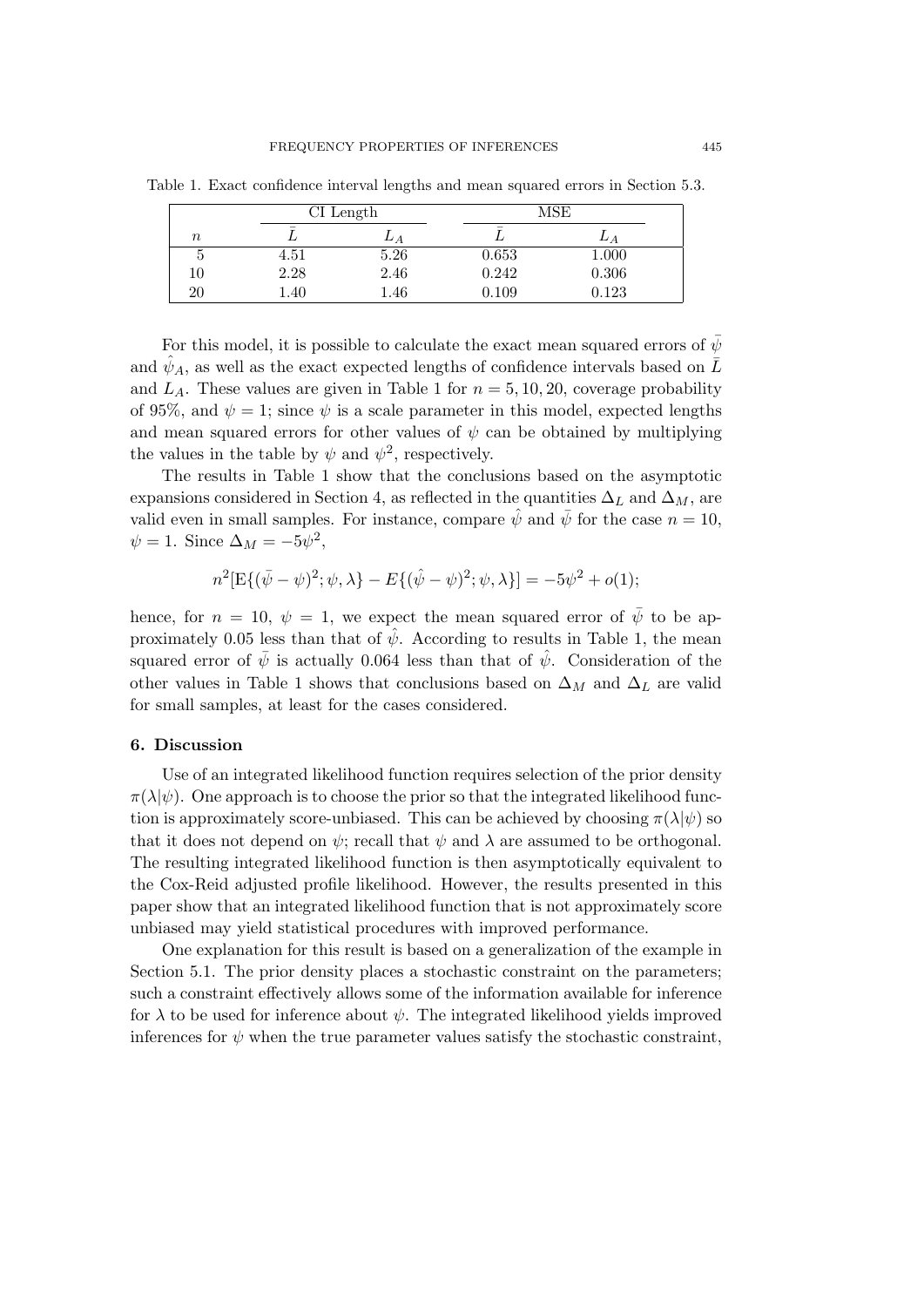in some sense. Thus, the prior  $\pi(\lambda|\psi)$  should be chosen so that the constraint implied by the prior is appropriate for the model, and data, under consideration.

Similar conclusions can be reached by analyzing the likelihood function directly. Using a Laplace approximation, the integrated likelihood function based on the prior  $\pi(\lambda|\psi)$  satisfies

$$
\bar{L}(\psi) = L_A(\psi)\pi(\hat{\lambda}_{\psi}|\psi)[1 + O(n^{-1})] = L_A(\psi)\pi(\hat{\lambda}|\psi)[1 + O(n^{-1})]
$$

for  $\psi = \hat{\psi} + O(n^{-1})$ . Thus, compared to  $L_A(\psi)$ ,  $\bar{L}(\psi)$  includes an additional "observation"  $\hat{\lambda}$  with corresponding likelihood contribution  $\pi(\hat{\lambda}|\psi)$ . Of course the density of  $\hat{\lambda}$  is not  $\pi(\cdot|\psi)$ ; the additional likelihood contribution is only useful if  $\pi(\lambda|\psi)$  is "close to" the true likelihood based on  $\lambda$ , in some sense.

One limitation of the analysis in this paper is it is based on the asymptotic scenario in which the number of nuisance parameters remains fixed as the sample size increases. Thus the results presented here are relevant whenever the number of parameters is small relative to the sample size. In these cases, inferences based on an integrated likelihood are first-order equivalent to inferences based on the profile likelihood, so that the effect of different prior densities can be expected to be relatively minor unless the sample size is quite small.

For cases in which the number of parameters is large relative to the sample size, asymptotic theory in which the number of parameters grows with *n*, may be more appropriate; see, for example, Barndorff-Nielsen and Cox (1994) and Sartori (2003). It is well-known that, in these cases, standard likelihood methods such as those based on the profile likelihood often perform poorly, and the choice of prior density may have a greater effect [on the properties of the resultin](#page-14-0)g int[egrated](#page-14-0) l[ikelih](#page-14-0)ood.

Another limitation of the analysis is that it applies only to the case in which  $\psi$  and  $\lambda$  are orthogonal. Since  $\psi$  is a scalar parameter, this can always be achieved by reparameterization of the nuisance parameter (Cox and Reid (1987)), although solving the necessary differential equations can be difficult.

#### **Acknowledgement**

I would like to thank A. Salvan, the Editor, and a referee for several useful comments. This work was supported by the National Science Foundation.

## **References**

Barndorff-Nielsen, O. E. (1983). On a formula for the distribution of the maximum likelihood estimator. *Biometrika* **70**, 343-65.

Barndorff-Nielsen, O. E. (1994). Adjusted versions of profile likelihood and directed likelihood, and extended likelihood. *J. Roy. Statist. Soc. Ser. B* **56**, 125-140.